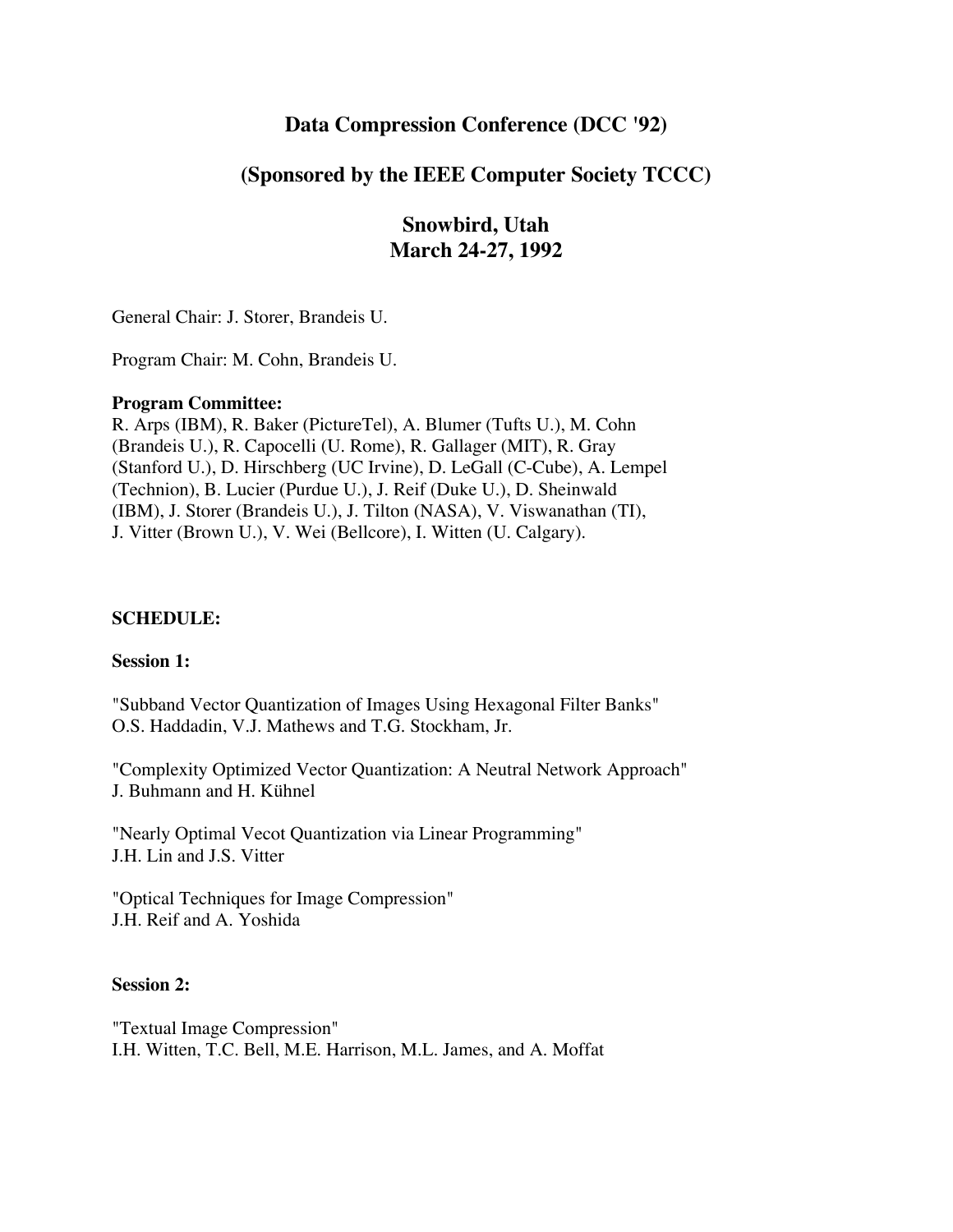"Parallel Algorithms for Optimal Compression Using Dictionaries with the Prefix Property" S. De Agostino and J.A. Storer

"Constructing Word-Based Text Compression Algorithms" R.N. Horspool and G.V. Cormack

"Coding for Compression in Full-Text Retrieval Systems" A. Moffat and J. Zobel

"Model Based Concordance Compression" A. Bookstein, S.T. Klein, and T. Raita

## **Session 3:**

"Arithmetic Coding for Memoryless Cost Channels" S.A. Savari and R.G. Gallager

"On the Coding Delay of a General Coder" M.J. Weinberger, A. Lempel, and J. Ziv

"On Binary Alphabetical Codes" D. Sheinwald

## **Session 4:**

"A Comparison of Codebook Generation Techniques for Vector Quantization" R.F. Sproull and I.E. Sutherland

"Vector Quantizer Design by Constrained Global Optimization" X. Wu

"Perceptually Based Coding of Monochrome and COlor Still Images" T.R. Reed, V.R. Algazi, G.E. Ford, and I. Hussain

## **Session 5:**

"Real Time Implementation of Pruned Tree Searchg Vector Quantization" A. Madisetti, R. Jain, and R.L. Baker

"Transpose Coding on the Systolic Array" L.M. Stauffer and D.S. Hirschberg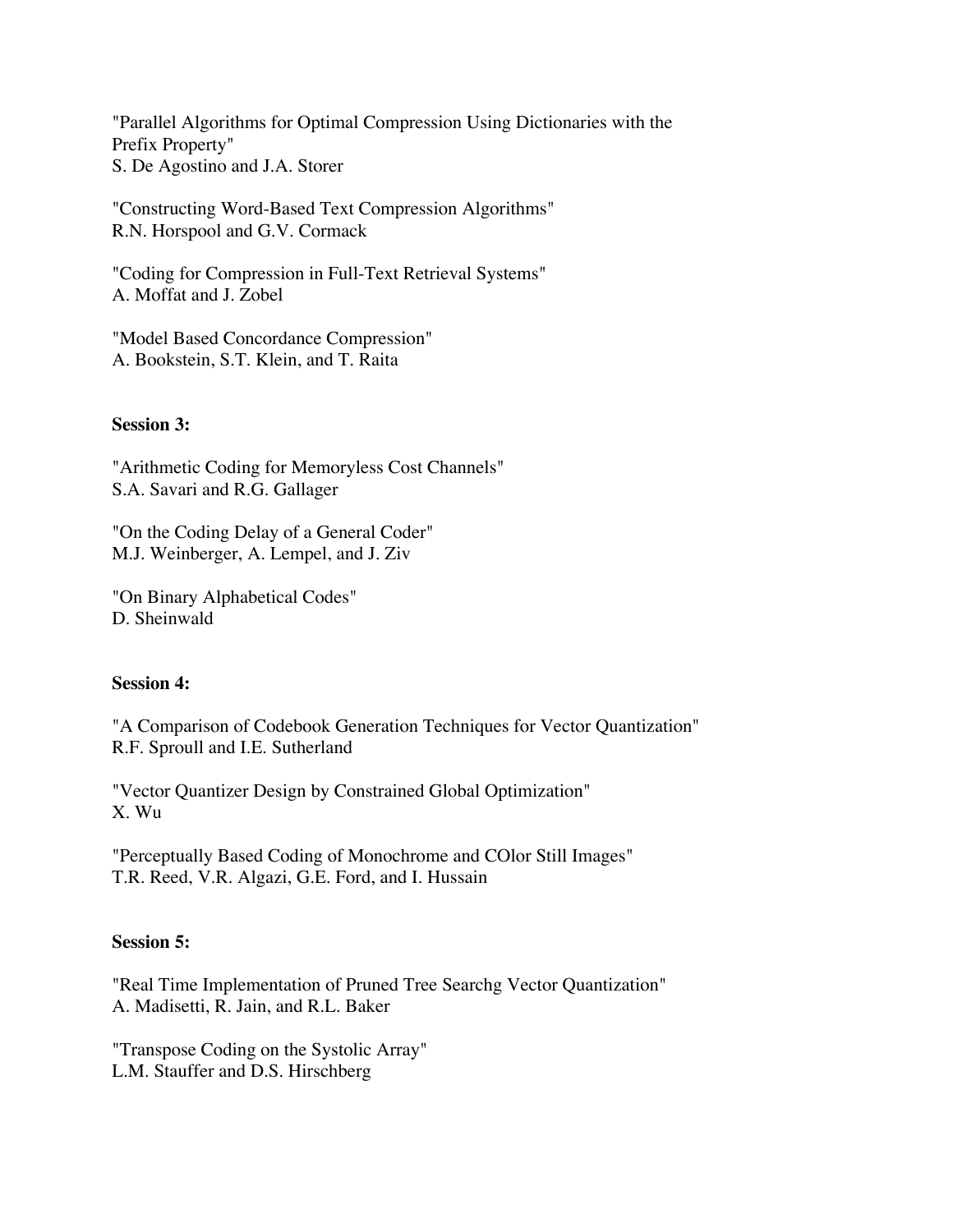"On the JPEG Model for Lossless Image Compression" G. Langdon, A. Gulati, and E. Seiler

"Progressive Vector Quantization of Multispectral Image Data Using a Massively Parallel SIMD Machine" M. Manohar and J.C. Tilton

#### **Session 6:**

"Possible Harmonic-Wavelet Hybrids in Image Compression" M. Rollins and F. Carden

"Multispectral KLT-Wavelet Data Compression for Landsat Thematic Mapper Images" B.R. Epstein, R. Hingorani, J.M. Shapiro, and M. Czigler

"Convolutional Interpolative Coding Algorithms" M.R.K. Khansari, I. Widjaja, and A. Leon-Garcia

"A Forward Mapping Realization of the Inverse Discrete Cosine Transform" L. McMillan and L. Westover

## **Session 7:**

"Image Reconstruction for Hybrid Video Coding Systems" Q.F. Zhu, Y. Whang, and L. Shaw

"A Split-Merge Parallel Block-Matching Algorithm for Video Displacement Estimation" B. Carpentieri and J.A. Storer

"Lossless Interframe Compression of Medical Images" X. Wu and Y. Fang

"The Use of Fractal Theory in a Video Compression System" M. Ali, C. Papadopoulos, and Clarkson